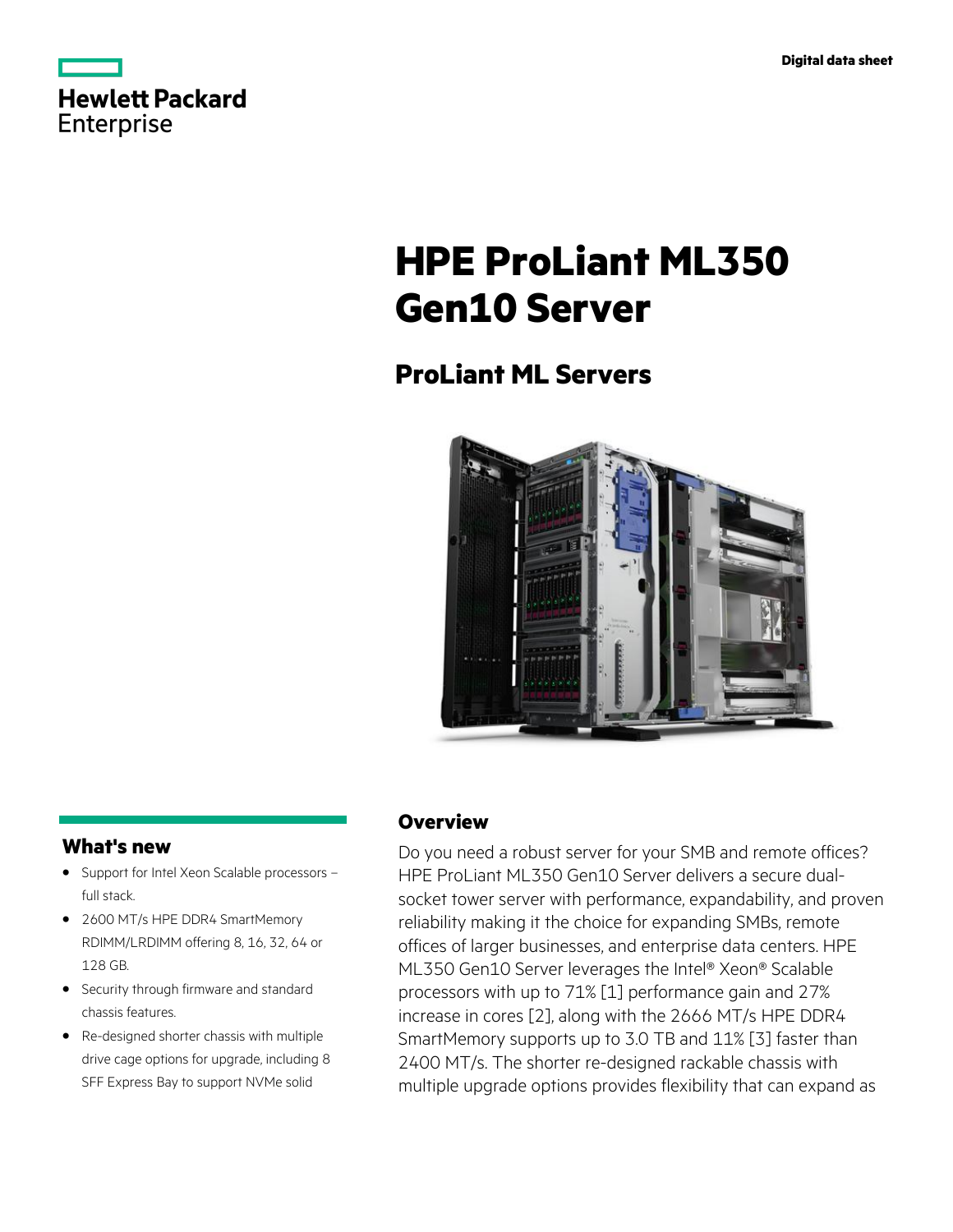state drives.

- Graphic process unit (GPU) support for graphic-intensive applications such as Virtual Desktop Infrastructure (VDI) and machine learning. **·**
- Build a fully functional server with ClearOS™ **·** Software from HPE that is just right for you at no upfront cost. For more information, check the ClearOS link on the right.

your business needs grow. It supports 12 Gb/s SAS, NVMe SSD, embedded 4x1GbE NIC with a broad range of graphics and compute options. Supported by the HPE Pointnext industryleading service organization and ease of deployment, HPE ML350 Gen10 Server helps you transform to a digital business with more agility and all within your limited IT budget.

# **Features**

#### **Perform with Unmatched Versatility**

HPE ProLiant ML350 Gen10 Server supports up to two Intel Xeon Scalable processors, starting from Bronze through Platinum, 4 cores expanding up to 28 core processors offering unparalleled performance.

Up to 24 DIMM slots to support the 2600 MT/s HPE DDR4 SmartMemory, reducing data loss and downtime with the HPE Gen10 technology licensed Fast Fault Tolerance feature while increasing workload performance and power efficiency.

It supports a wide range of solutions from Azure to Docker to ClearOS along with the traditional operating systems.

GPU expansion supports up to four units to accelerate performance in VDI applications and machine learning for financial services, surveillance and security, educational and scientific research, as well as retail and medical imaging.

#### **Expand When Your Business Needs Grow**

HPE ProLiant ML350 Gen10 Server delivers expandability with a wide range of drive upgrade options. Supporting 8 to 24 SFF or 16 SFF when mixed with optional 8 NVMe PCIe solid state drives, 4 to 12 LFF hot plug or non-hot plug drive options protecting your IT investment in hybrid environment.

Large expansion capacity with (8) PCIe slots, (6) USB ports, 5U rack conversion, and power supply options.

Embedded 4x1GbE and the choice of PCIe standup 1GbE, 10GbE or 25GbE adapters provide you the flexibility of networking bandwidth and fabric so you can scale and adapt to different needs as your business grows.

#### **Security Innovations**

HPE ProLiant ML350 Gen10 Server is one of the HPE industry standard servers with major firmware anchored directly into the silicon security protection built in across the server lifecycle starting with Silicon Root of Trust.

Millions of lines of firmware code run before server operating system boots. With Runtime Firmware Validation, enabled by HPE iLO Advanced Premium Security Edition, the server firmware is checked every 24 hours verifying validity and credibility of essential system firmware.

Secure Recovery allows server firmware to roll back to the last, known-good state or factory settings after detection of compromised code.

Additional security options are available with Trusted Platform Module (TPM) to prevent unauthorized access to the server and reliably store artifacts used to authenticate the server.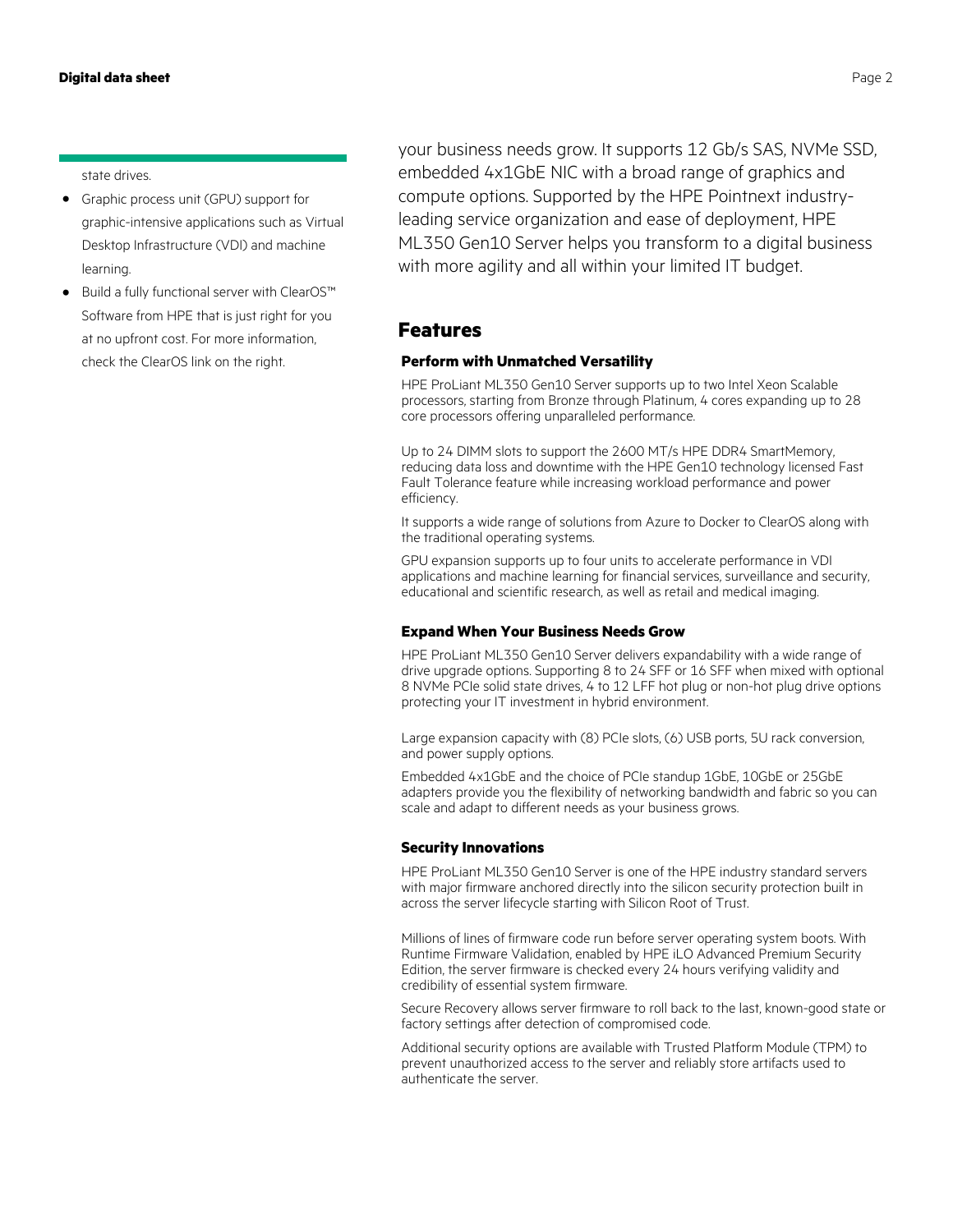### **Industry Leading Services and Ease of Deployment**

The HPE ProLiant ML350 Gen10 Server comes with a complete set of HPE Pointnext services, delivering confidence, reducing risk, and helping customers realize agility and stability.

Services from HPE Pointnext simplify all stages of the IT journey. Advisory and Transformation Services professionals understand customer challenges and design an effective solution. Professional Services enable rapid deployment of solutions and Operational Services provide ongoing support.

Services provided under Operational Services include: HPE Flexible Capacity, HPE Datacenter Care, HPE Infrastructure Automation, HPE Campus Care, HPE Proactive Services and multi-vendor coverage.

HPE IT investment solutions help you transform to a digital business with IT economics that align to your business goals.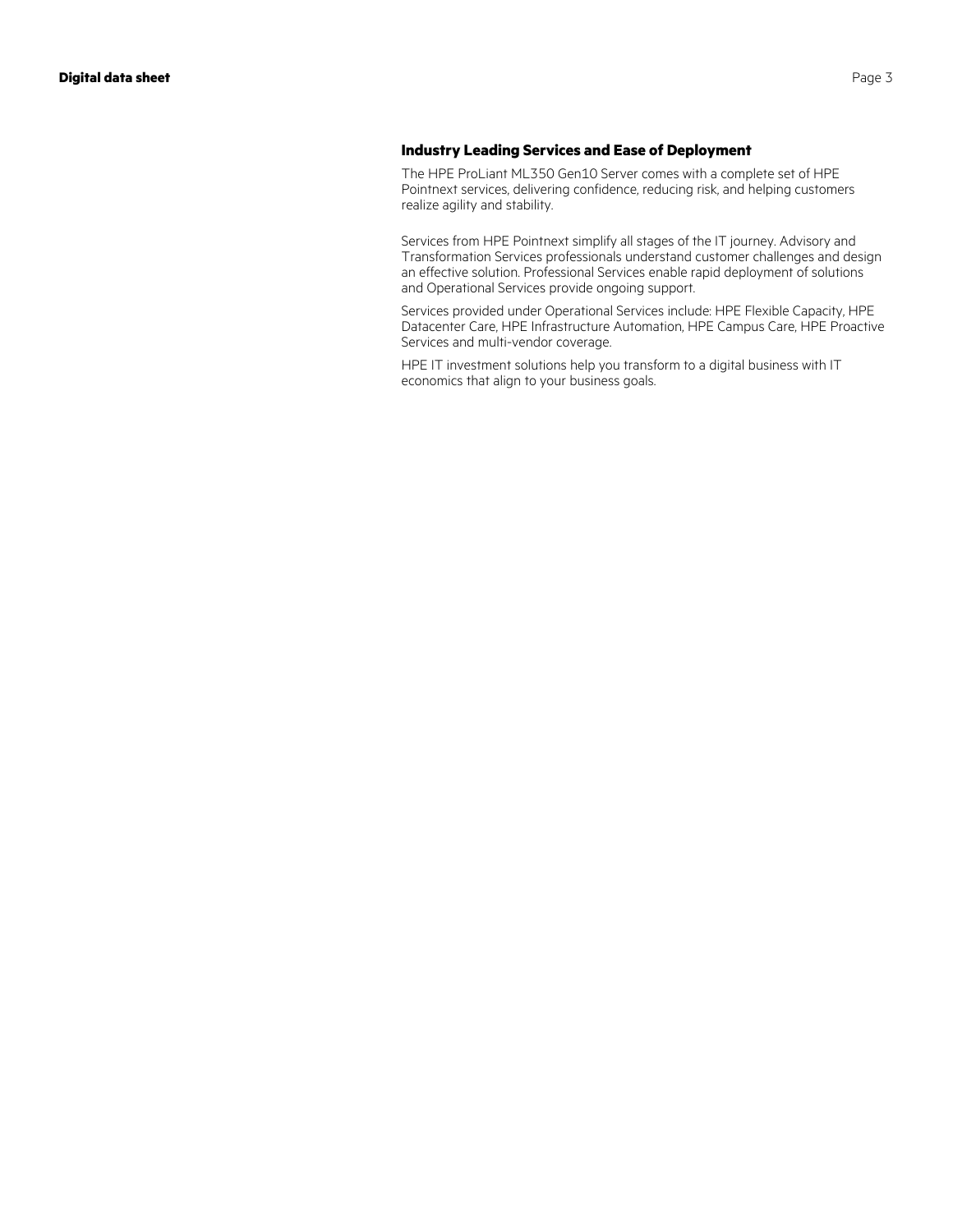| <b>Technical specifications</b>   | <b>HPE ProLiant ML350 Gen10 Server</b>                                                                                                                                                                                                                                                                                                                                                                                                                                                                                         |
|-----------------------------------|--------------------------------------------------------------------------------------------------------------------------------------------------------------------------------------------------------------------------------------------------------------------------------------------------------------------------------------------------------------------------------------------------------------------------------------------------------------------------------------------------------------------------------|
| <b>Processor</b>                  | Intel® Xeon® Scalable processors, 1 or 2, depending on model SKU                                                                                                                                                                                                                                                                                                                                                                                                                                                               |
| <b>Processor family</b>           | Intel® Xeon® Scalable 8100 series Intel® Xeon® Scalable 6100 series Intel® Xeon® Scalable 5100 series Intel®<br>Xeon® Scalable 4100 series Intel® Xeon® Scalable 3100 series                                                                                                                                                                                                                                                                                                                                                   |
| <b>Processor core available</b>   | 28 or 26 or 24 or 22 or 20 or 18 or 16 or 14 or 12 or 10 or 6 or 8 or 4, depending on model SKU                                                                                                                                                                                                                                                                                                                                                                                                                                |
| <b>Processor cache</b>            | 38.50 MB L3 - 8.25 MB L3, depending on model SKU                                                                                                                                                                                                                                                                                                                                                                                                                                                                               |
| <b>Processor speed</b>            | 3.6 GHz, maximum depending on processor SKU                                                                                                                                                                                                                                                                                                                                                                                                                                                                                    |
| Power supply type                 | HPE Flexible Slot Redundant Power Supply modules 500W / 800W / 1600W, depending on model SKU, or<br>HPE Standard 500W Non-Hot-Plug/non-RPS Power Supply                                                                                                                                                                                                                                                                                                                                                                        |
| <b>Expansion slots</b>            | 8-slots (x16, x8, x16, x8, x16, x8, x16, x8) as standard in 2P model. For detail reference QuickSpecs.                                                                                                                                                                                                                                                                                                                                                                                                                         |
| <b>Maximum memory</b>             | 3.0 TB with 128 GB DDR4 DIMM                                                                                                                                                                                                                                                                                                                                                                                                                                                                                                   |
| <b>Memory, standard</b>           | 16 GB (1 x 16GB) RDIMM or depending on model SKU                                                                                                                                                                                                                                                                                                                                                                                                                                                                               |
| <b>Memory slots</b>               | 24 DIMM slots                                                                                                                                                                                                                                                                                                                                                                                                                                                                                                                  |
| <b>Memory type</b>                | HPE DDR4 SmartMemory                                                                                                                                                                                                                                                                                                                                                                                                                                                                                                           |
| <b>Memory protection features</b> | Advanced ECC Memory Online Spare Mode Memory Lock Step Mode                                                                                                                                                                                                                                                                                                                                                                                                                                                                    |
| <b>Included hard drives</b>       | None Ship Standard                                                                                                                                                                                                                                                                                                                                                                                                                                                                                                             |
| System fan features               | Standard 2 fans, none-hot-plug Optional 4 additional fans, hot-plug and N+1 redundancy Reference<br>QuickSpecs for config. detail.                                                                                                                                                                                                                                                                                                                                                                                             |
| <b>Network controller</b>         | HPE Ethernet 1Gb 4-port 369i Adapter                                                                                                                                                                                                                                                                                                                                                                                                                                                                                           |
| <b>Storage controller</b>         | 1 HPE Smart Array S100i and/or 1 HPE Smart Array P408i-a and/or 1 HPE Smart Array E208i-a, depending<br>on model SKU                                                                                                                                                                                                                                                                                                                                                                                                           |
| Minimum dimensions (W x D x H)    | 46.25 (H) x 64.8 (D) x 17.4 (W) cm                                                                                                                                                                                                                                                                                                                                                                                                                                                                                             |
| Weight                            | 21 kg                                                                                                                                                                                                                                                                                                                                                                                                                                                                                                                          |
| Infrastructure management         | HPE iLO Standard with Intelligent Provisioning (embedded), HPE OneView Standard (requires download)<br>(standard) HPE iLO Advanced, HPE iLO Advanced Premium Security Edition, and HPE OneView Advanced<br>(optional)                                                                                                                                                                                                                                                                                                          |
| Warranty                          | 3/3/3 - Server Warranty includes three years of parts, three years of labor, three years of onsite support<br>coverage. Additional information regarding worldwide limited warranty and technical support is available at:<br>http://h20564.www2.hpe.com/hpsc/wc/public/home. Additional HPE support and service coverage for your<br>product can be purchased locally. For information on availability of service upgrades and the cost for these<br>service upgrades, refer to the HPE website at http://www.hpe.com/support |